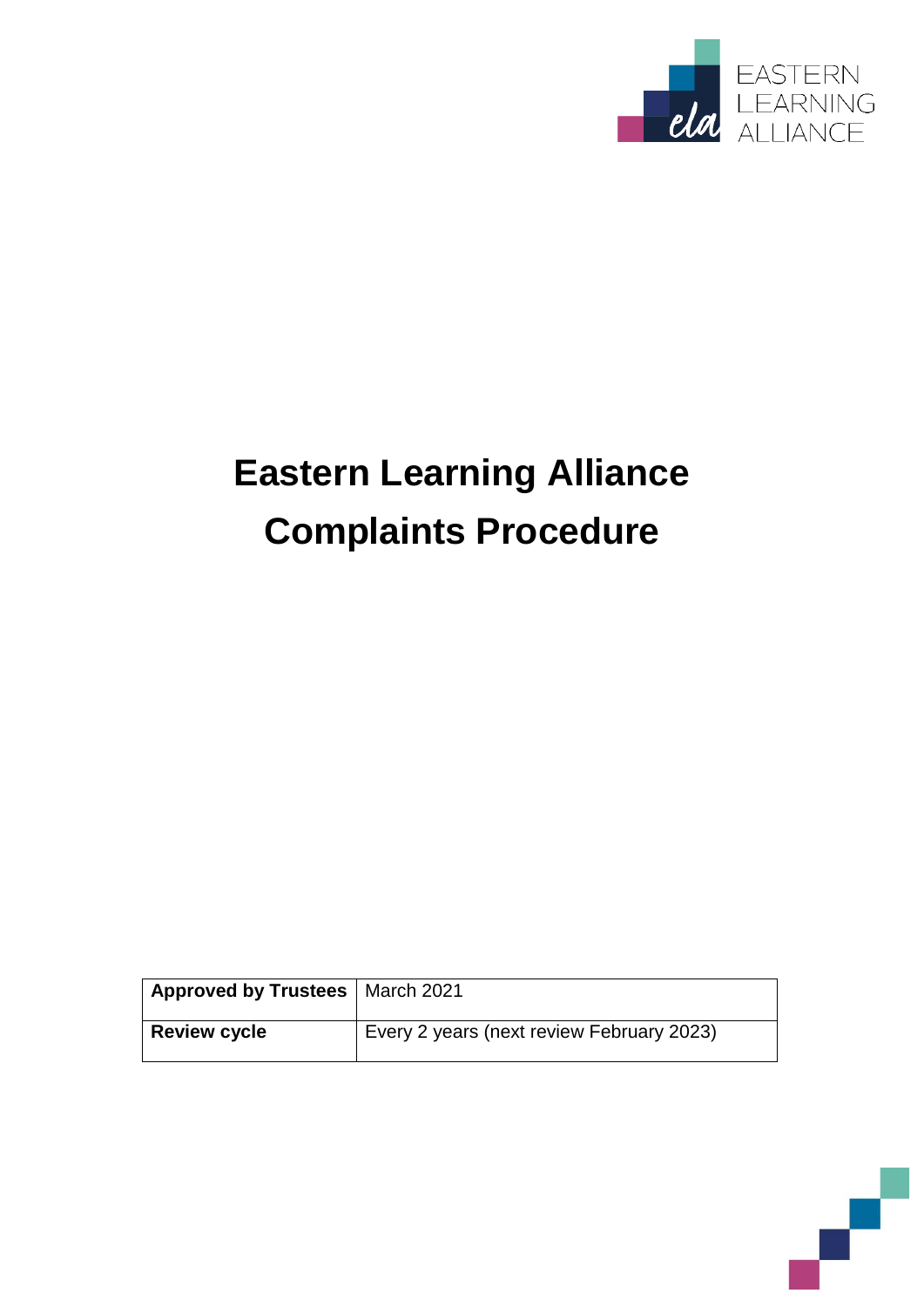# **Eastern Learning Alliance**

# **Complaints Procedure**

# **Contents**

## <span id="page-1-0"></span>**Document Control**

| <b>New</b><br><b>Version</b><br><b>Number</b> | Key changes from previous version                | Date of ratification<br>by Trust Board |
|-----------------------------------------------|--------------------------------------------------|----------------------------------------|
|                                               | Merger of previous documents from CET<br>and MET | January 2021                           |
| $\mathcal{P}$                                 | Removal of COO role from procedure               | March 2021                             |
| 3                                             | <b>Review contact details</b>                    | August 2021                            |
|                                               | Updated contact information                      | December 2021                          |
|                                               |                                                  |                                        |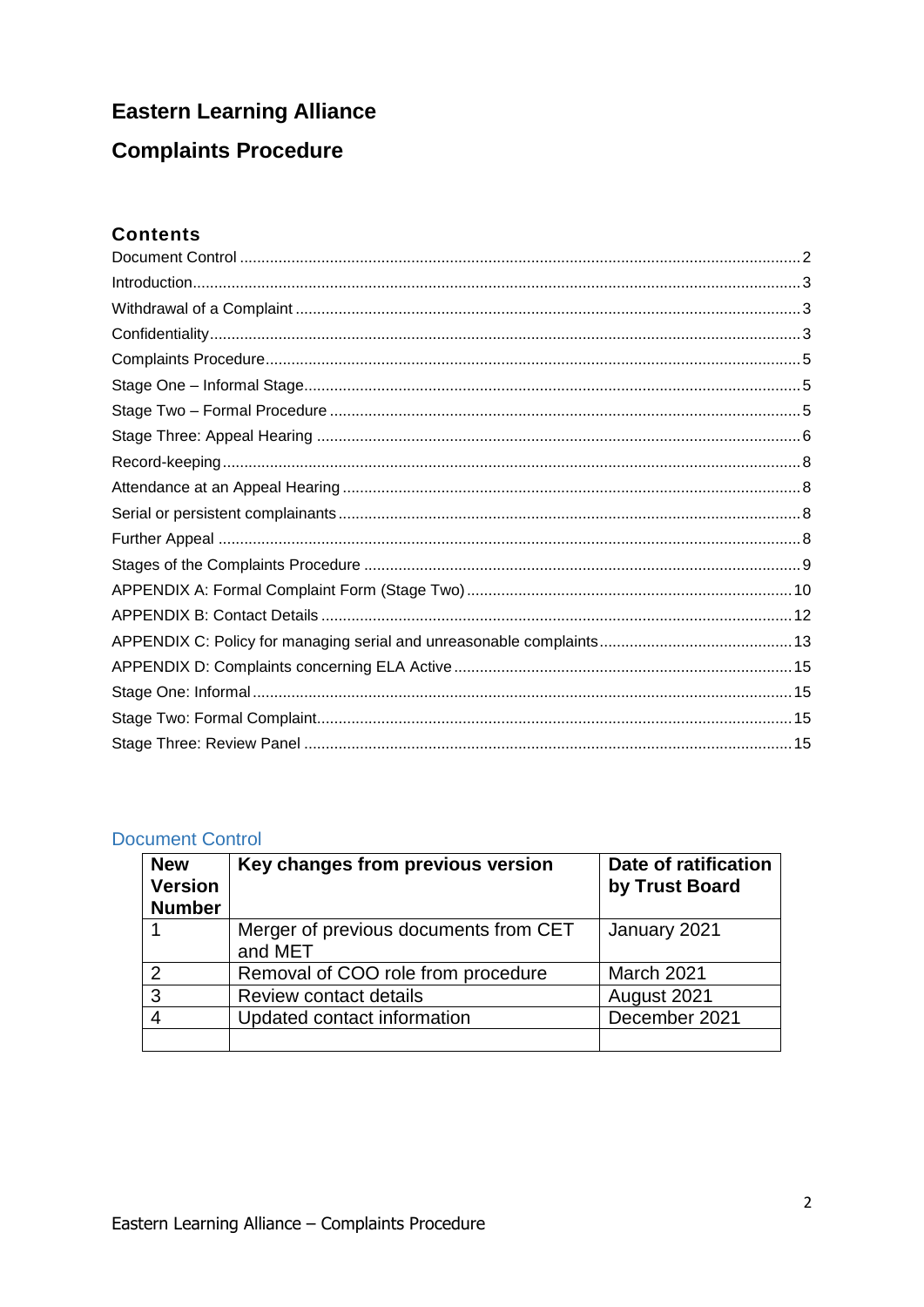# **Eastern Learning Alliance**

# **Complaints Procedure**

# <span id="page-2-0"></span>**Introduction**

This document describes the procedure to be followed when a complaint is made about one of the Trust's schools, ELA Active, the Trust itself, a member/s of staff, a governor/s, or a trustee/s. This procedure applies to complaints from a parent or carer of a pupil at a Trust school or from others who are not parents/ or carers. Complaints relating to ELA Active follow the same procedure but are set out separately for clarity at Appendix D. The procedure complies with The Education (Independent School Standards) Regulations 2014 and the DfE Best Practice Guidance for School Complaints Procedures 2019.

A 'concern' is not necessarily a complaint and can often be dealt with outside of this procedure through discussion or the provision of information or help. The Trust uses the Local Government Ombudsman definition of what is a complaint:

# *'An expression of dissatisfaction about a service that requires a response.'*

This procedure excludes complaints which are subject to other statutory procedures for example: a complaint by a member of staff (Grievance/Disciplinary Procedures), a complaint relating to the decision to exclude a pupil (Behaviour Policy), a complaint relating to a refusal to admit a child to the school (Admissions Policy), matters likely to require a child protection investigation (Safeguarding Policy), a complaint about a statutory assessment of special educational needs (SEND Policy), or a disclosure about suspected wrongdoing (Whistleblowing Policy).

Complaints from parents or carers of children with special educational needs (SEN) about the school's *support* for their child's needs (but not the statutory assessment) are within the scope of this policy and should be made, in the first instance, to the school's SEN Coordinator (SENCO) who will follow this procedure.

Complaints about services provided by other agencies or individuals using the school's premises or facilities should be directed to the provider concerned for consideration under their own procedures.

This complaints procedure complies with our duties under the Equality Act 2010.

## <span id="page-2-1"></span>**Withdrawal of a Complaint**

If a complainant wishes to withdraw their complaint, we ask for this to be confirmed in writing.

# <span id="page-2-2"></span>**Confidentiality**

All correspondence, statements and records relating to individual complaints will be kept confidential to the individuals concerned and the CEO of the Trust, except where the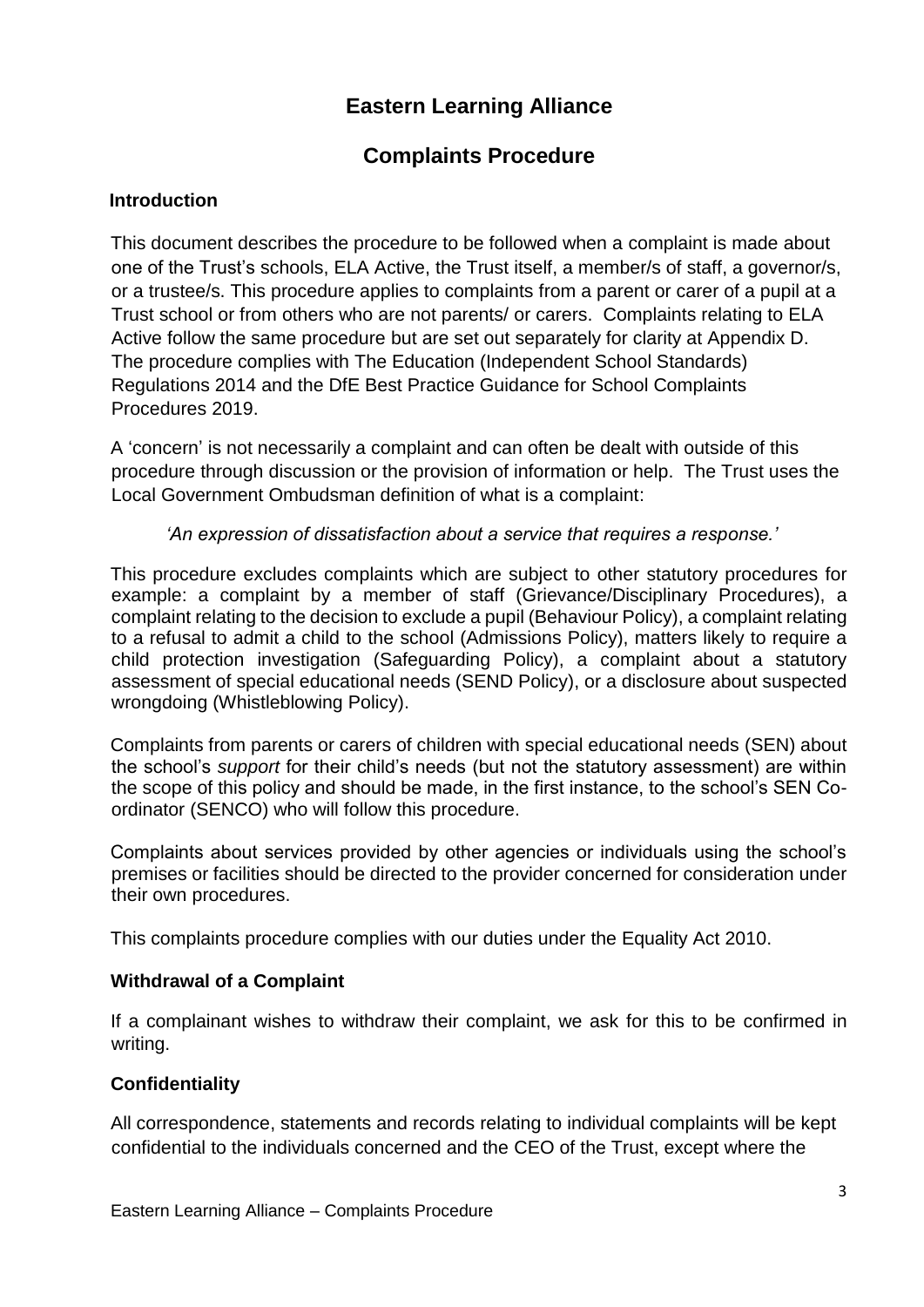Secretary of State or thier representative, or a body conducting an inspection under section 109 of the 2008 Act, requests access to them.

Any complaints made against individual members of staff will be treated as confidential and any disciplinary action taken against a member of staff as a result of a complaint will not be disclosed.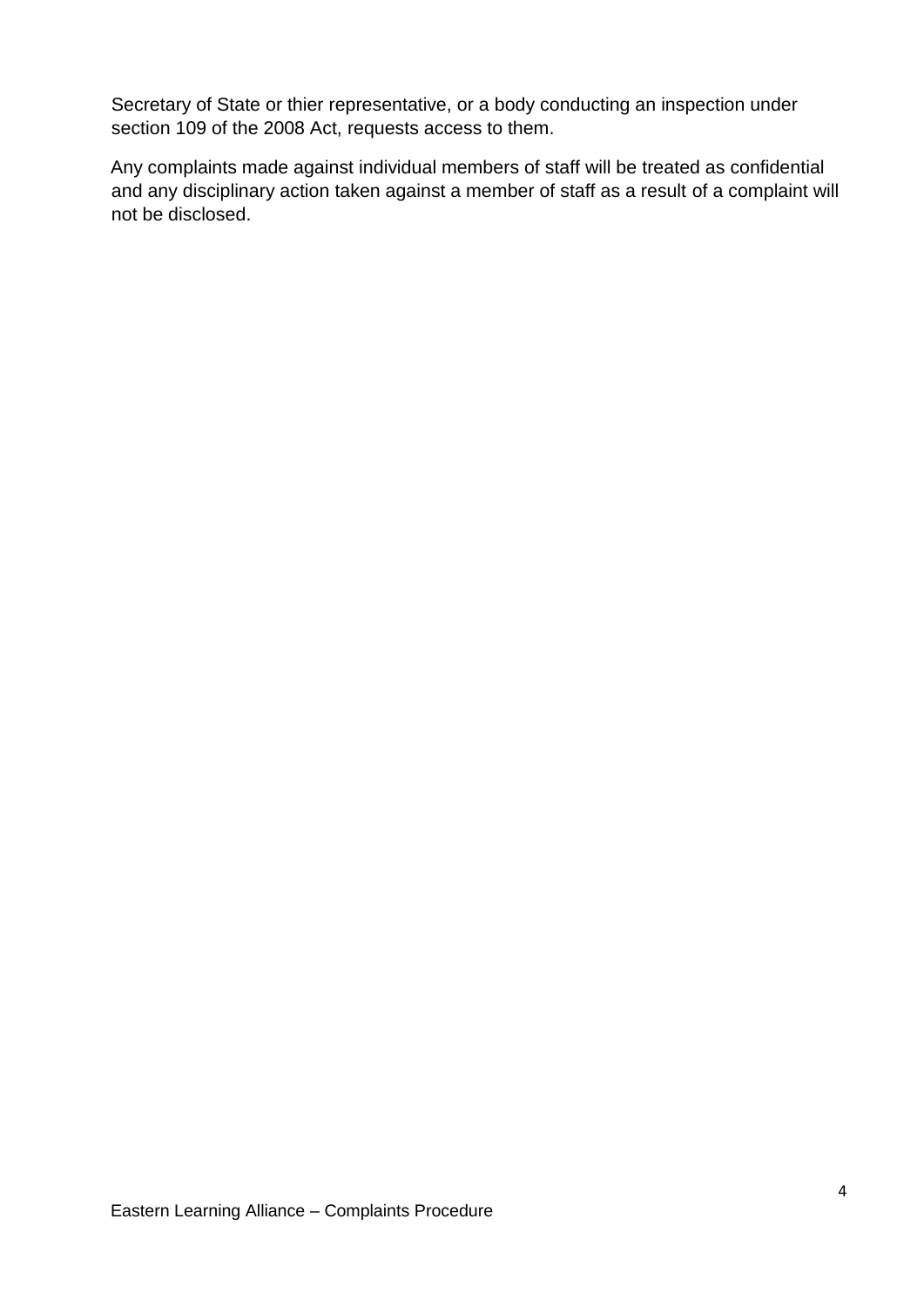# <span id="page-4-0"></span>**Complaints Procedure**

It is our aim and expectation that complaints will be dealt with promptly, thoroughly and with fairness and courtesy at all stages and on all sides. Abusive, offensive or threatening behaviour will not be tolerated and may lead to the suspension of this procedure. Please see Appendix C for further details.

When responding to complaints, the Trust aims to:

- Be impartial and non-adversarial
- Facilitate a full and fair investigation and, where necessary, include an independent person or panel
- Address all the points at issue and provide an effective and prompt response
- Treat complainants with respect
- Keep complainants informed of the progress of the complaints process
- Consider how the complaint can feed into school and Trust improvement evaluation processes.

# <span id="page-4-1"></span>**Stage One – Informal Stage**

- 1. It is our belief and intention that parents, carers and others connected to the school should feel able to raise concerns informally in the first instance. If you are a parent or carer and have any concerns, your first point of contact should be your child's form tutor or, on a matter relating to support for special educational needs, the SENCO. If neither is appropriate for any reason, please contact the Head of House.
- 2. A Stage One complaint may be addressed to the Head of the Academy but it will normally be passed to the most appropriate person to deal with the complaint and the complainant will be kept informed of this.
- 3. A Stage One complaint about a member of the Trust's central team should be raised with the member of staff concerned.
- 4. Every effort will be made to resolve the complaint informally. An informal complaint should be resolved within 15 school days.
- 5. In certain circumstances the Head of Academy may decide to invoke the formal procedure immediately.

## <span id="page-4-2"></span>**Stage Two – Formal Procedure**

1. If you remain dissatisfied after speaking to and/or meeting informally with the relevant member/s of staff, a formal complaint may be made by completing the formal complaint form at Appendix A of this document and returning it with a covering letter to the Head of Academy if it is a school matter, or to the Deputy CEO (DCEO) if it is a complaint about a member/s of the central team. See Appendix B for contact details. Please see paragraphs 6-7 below for complaints about the Head of Academy, a governor/s, the CEO or a trustee/s.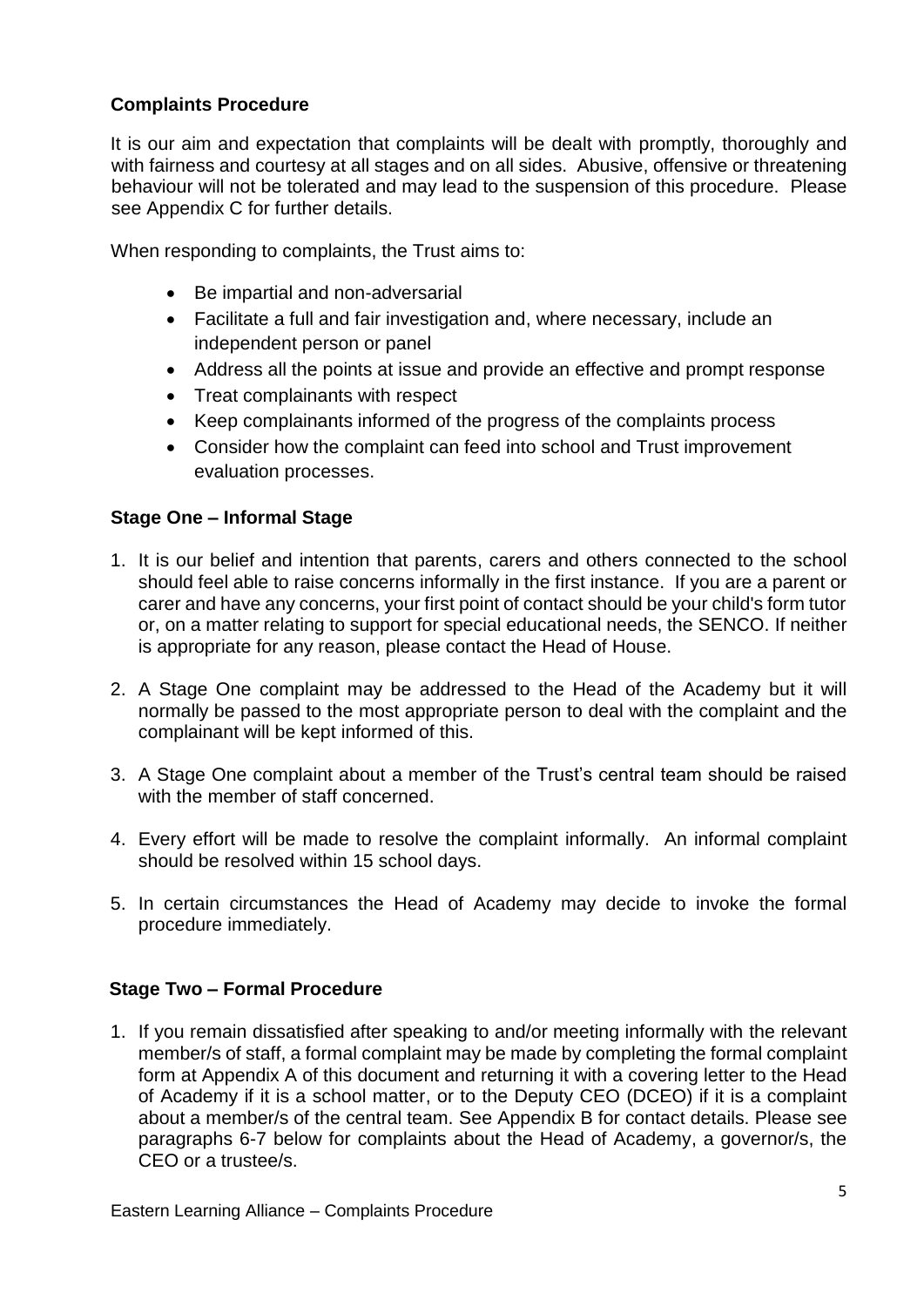- 2. If you need any help or support to complete the formal complaint form, please contact the Head of Academy's PA who will be able to advise you.
- 3. Within 5 school days, the Head of Academy or the DCEO will acknowledge receipt of the complaint and make arrangements to investigate it. Investigation may include the review of relevant documents and/or correspondence and interviews with connected parties.
- 4. Following the investigation, and within 15 school days of receipt of the initial complaint, the Head of Academy or DCEO will write a formal response to the complainant with the outcome of their investigation. A copy will be provided to the CEO of the Trust.
- 5. The complainant will be informed of how to appeal if they are not satisfied with the outcome of their complaint.
- 6. Any complaint about the Head of Academy or a governor of the school should be addressed to the Chair of the Governing Body, who will act in accordance with this procedure. If the Chair of the Governing Body is the subject of the complaint, it should be addressed to the Vice-Chair.
- 7. Any complaint about the CEO or the DCEO of the Trust or a trustee/s should be addressed to the Chair of the Trust Board who will act in accordance with this procedure. If the Chair of the Trust Board is the subject of the complaint, it should be addressed to the Vice-Chair of the Board.
- 8. In exceptional circumstances the Chair of the Board of Trustees may at their absolute discretion determine that a complaint against a Head of Academy or a member of the local governing body should be dealt with at board level and, if so determined, the Chair of the Board of Trustees will oversee Stage Two.

## <span id="page-5-0"></span>**Stage Three: Appeal Hearing**

- 1. Where the complainant remains dissatisfied with the Stage Two outcome of their complaint, they may request the complaint is dealt with at Stage Three. Any such request must be set out in writing to the Clerk to the Governors stating why the complainant remains dissatisfied and must be lodged within 10 school days of the complainant receiving the Stage Two response. Receipt of the appeal will be acknowledged within 5 school days. If the complaint was dealt with at Stage Two by the Chair or Vice-Chair of the Trust Board or the Chief Operating Officer, the appeal should be addressed to the Secretary of the Trust Board.
- 2. The Appeal Panel will consist of four members, two from the school's local governing body who have no connection with the issues under review, a member of the Board of Trustees and an independent external advisor not connected with the running and management of the school or any school in the Academy Trust. Any panel considering an appeal at Trust level will consist of two members of the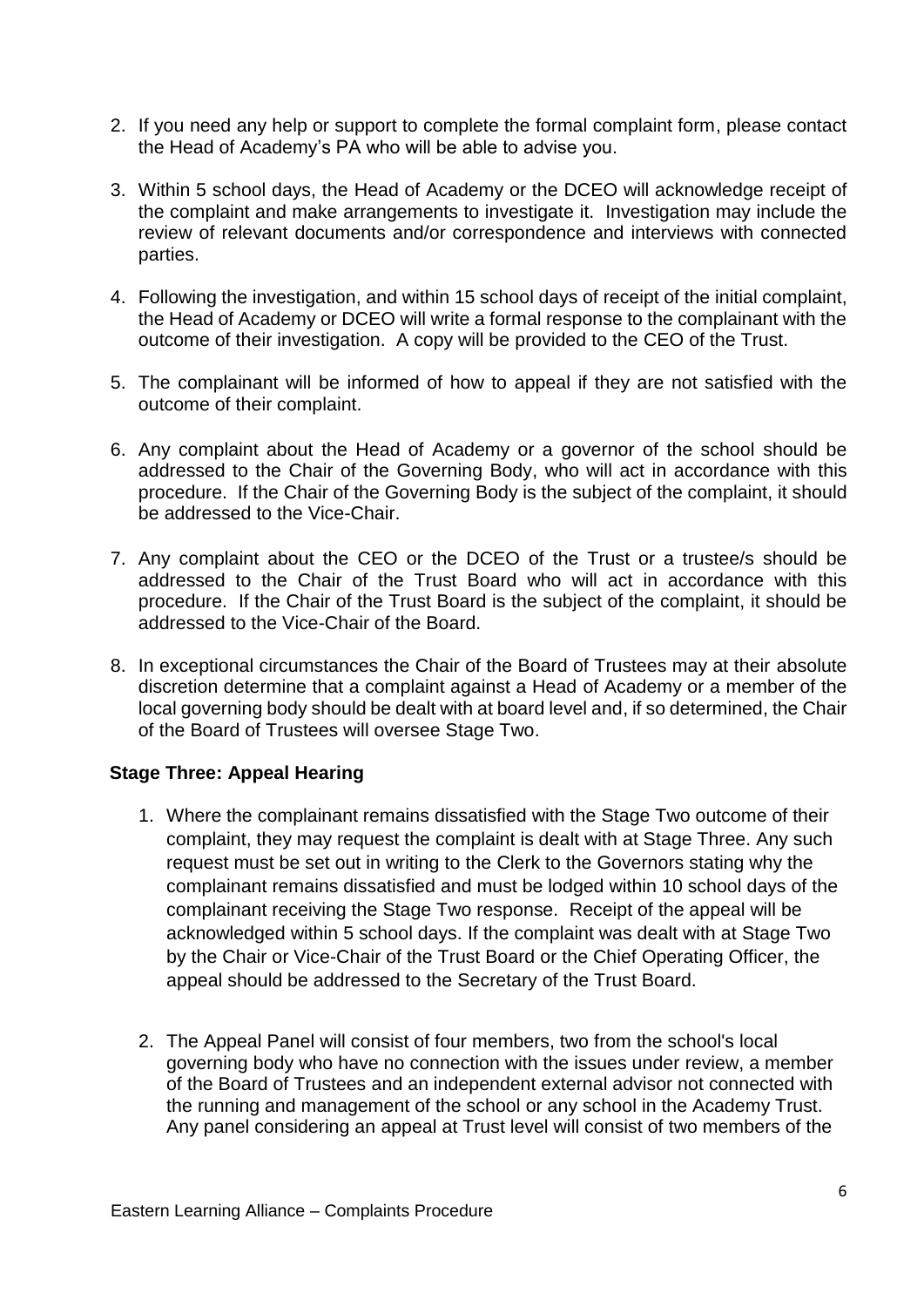Trust Board who have no connection with the issues under review, one member of a local governing body and an independent external adviser.

- 3. Within 10 school days of receipt of the request to proceed to Stage Three, the Clerk to the Governors or the Secretary of the Trust will write to the complainant to:
	- i Suggest a date for the appeal hearing which shall be within 30 school days of receipt of the written request to proceed to Stage Three;
	- ii Invite the complainant to attend and be accompanied at the appeal hearing if they wish by a friend, but legal representation will not be allowed;
	- iii State that the complainant and the school and/or the Chief Executive Officer (CEO) will receive a written response from the Chair of the Appeal Panel stating the outcomes of the appeal hearing and the reasons for them, which shall be within 10 school days of the hearing.
- 4. The Clerk will invite the Head of Academy to make written submissions within 10 school days in response to the appeal. The Head of Academy or their nominee will attend the appeal hearing. If the complaint is about the Head of Academy or a governor, the Clerk will invite the individual to make a written submission and to attend the appeal hearing. If the complaint is about the CEO or a trustee, the Secretary of the Trust Board will invite the individual to make a written submission and will invite them to attend the appeal hearing.
- 5. The hearing is not a court case and will be as informal as circumstances allow. The complainant will have the opportunity to explain their complaint and reasons for dissatisfaction with the outcome so far but may not introduce aspects of the complaint or evidence that has not been put in writing to the appeal hearing. The Academy/Trust/individual against whom the complaint was made will have the opportunity to respond to the appeal. The complainant and the Academy/Trust/individual will be able to ask questions of each other in order to clarify the purpose of the appeal and aspects of the evidence. The Appeal Panel will ask questions and will consider all the evidence before it from the outset of the complaint. The complainant will have the opportunity to make final comments to the panel.
- 6. The Appeal Panel will decide whether the complaints procedure was properly adhered to and may:
	- i Uphold the complaint in whole or in part
	- ii Decide on any action to be taken as a result of the complaint
	- iii Make recommendations to the Academy or the Trust to ensure that similar complaints do not arise in future
	- iv Dismiss the complaint.

A copy of the Appeal Panel's findings and recommendations will:

i Be provided to the complainant and, where relevant, the person/s complained about within 10 school days;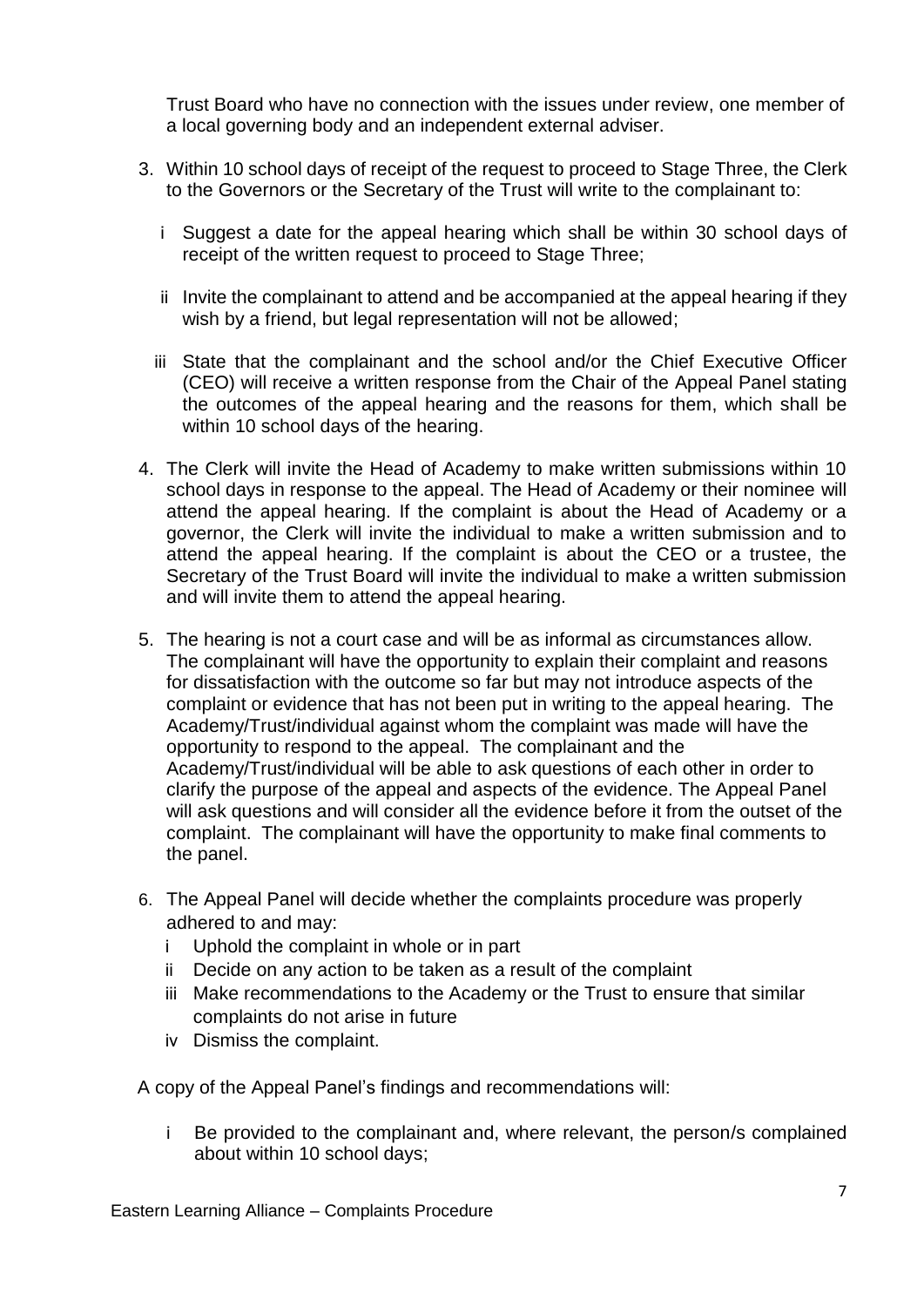ii Be available for inspection on the school premises by the Academy Trust, the Governing Body, the Academy Head and the CEO of the Trust.

# <span id="page-7-0"></span>**Record-keeping**

A written record will be kept for a minimum of six years of all formal complaints, the outcomes, and any actions taken. Any appeal hearing will be recorded in writing.

# <span id="page-7-1"></span>**Attendance at an Appeal Hearing**

The appeal hearing will proceed irrespective of whether or not the complainant and/or their representative attends. If the complainant fails to attend on the day without compelling reasons, the hearing will still proceed in their absence and the process will continue to its conclusion. Any further attempt to re-open the matter will be considered as falling under the serial/persistent complaint section as below.

## <span id="page-7-2"></span>**Serial or persistent complainants**

If at any level a complainant attempts to reopen an issue or a closely related issue that has already been dealt with under this complaints procedure, the Chair of the Academy/Trust may write to the complainant to inform him/her that the procedure has been exhausted and the matter closed, that continued correspondence on the same matter is vexatious and that the Academy/Trust will not respond to any further correspondence on this issue or a closely related issue. See Appendix C for further information on serial or persistent complaints.

#### <span id="page-7-3"></span>**Further Appeal**

Under this complaints procedure there is no provision for further appeal within the Trust beyond Stage Three. Further courses of action available to complainants are:

- Complain to the Education and Skills Funding Agency/Department for Education. The website address is: [https://www.gov.uk/government/publications/complain-about-an](https://www.gov.uk/government/publications/complain-about-an-academy/complain-about-an-academy)[academy/complain-about-an-academy](https://www.gov.uk/government/publications/complain-about-an-academy/complain-about-an-academy)
- Write to the Secretary of State for Education, Sanctuary Buildings, Great Smith Street, Westminster, London, SW1P 3BT.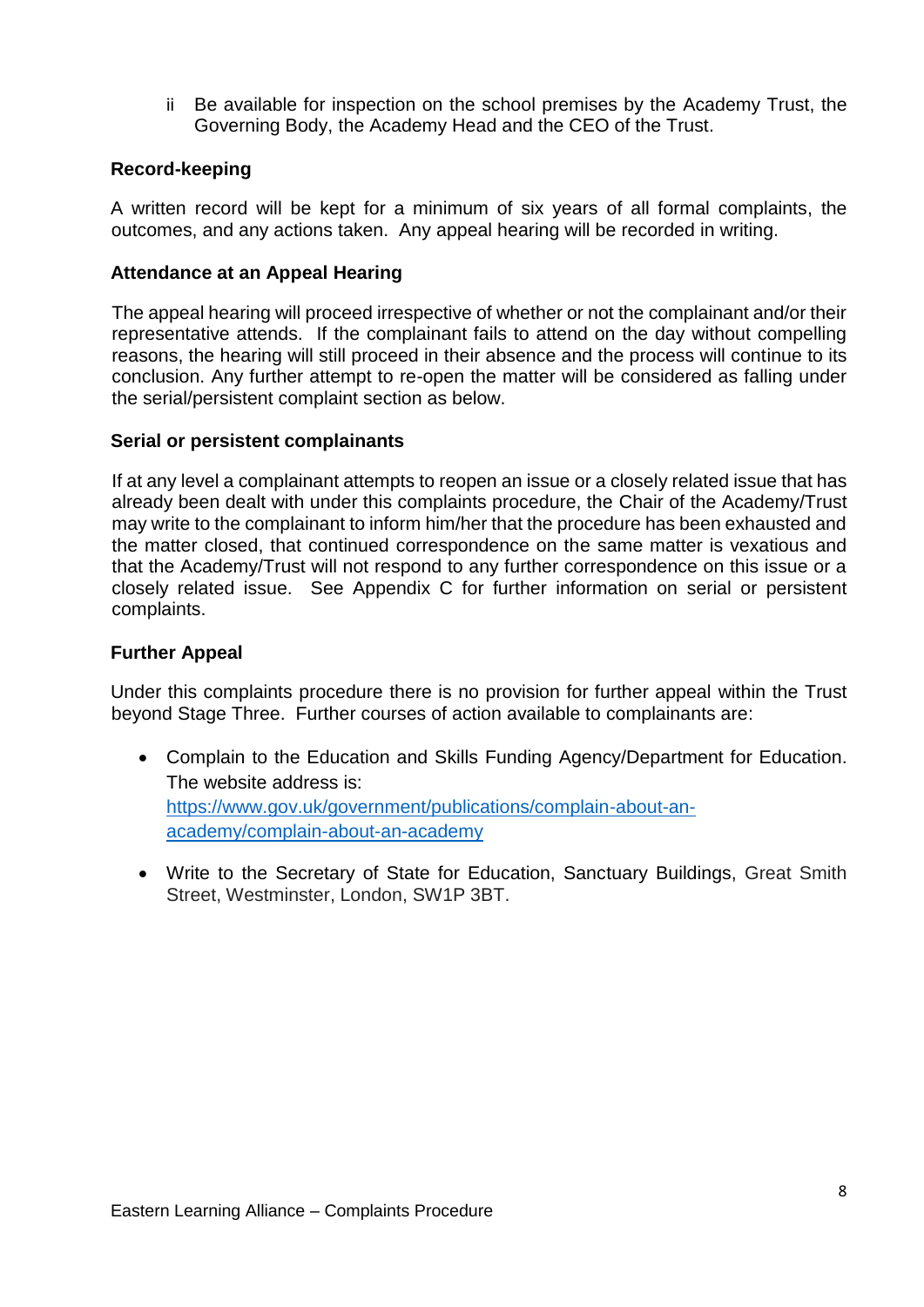<span id="page-8-0"></span>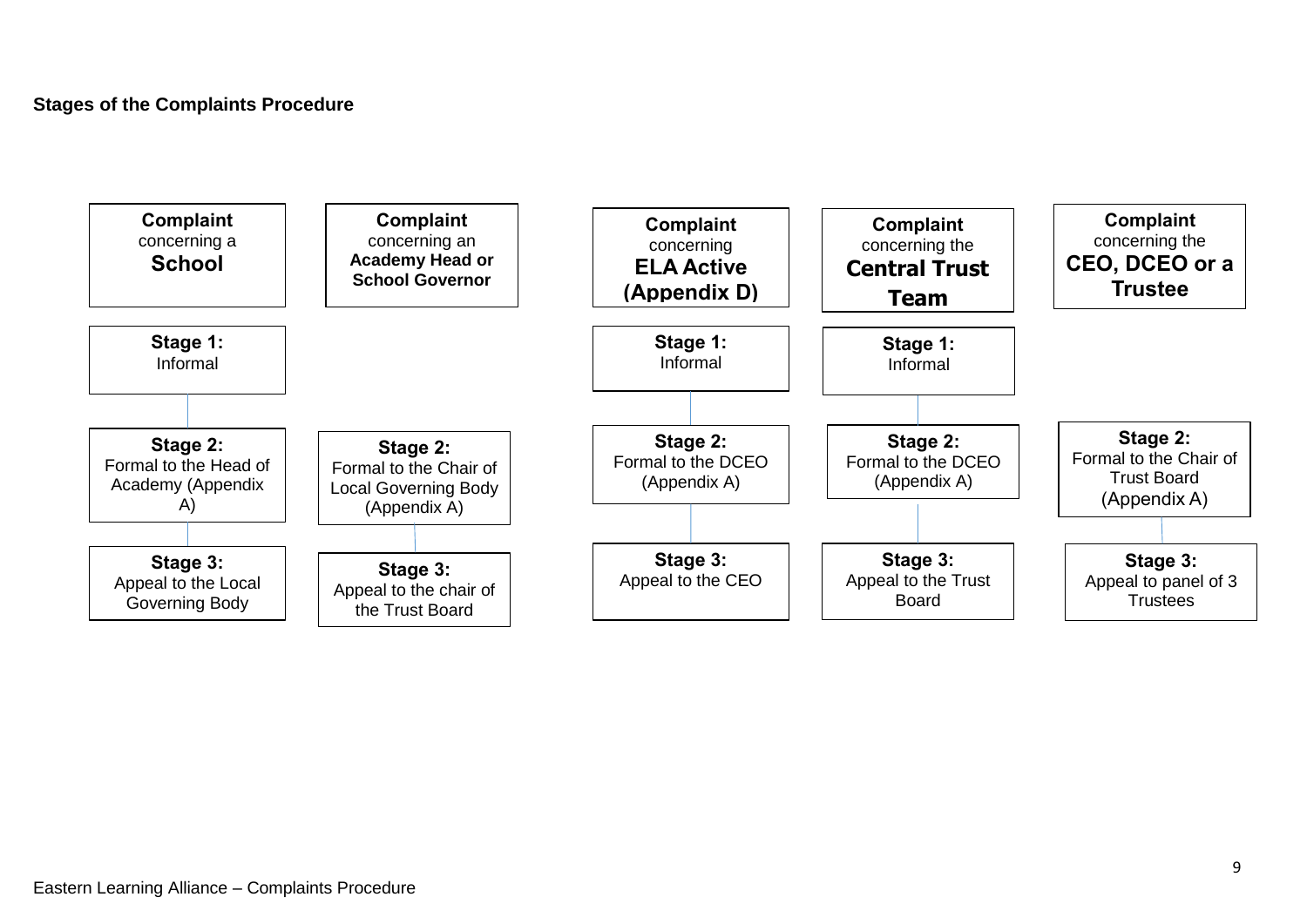# <span id="page-9-0"></span>**APPENDIX A: Formal Complaint Form (Stage Two)**

We are sorry if you feel that your concerns have not been satisfactorily addressed by informal means within the school or the Trust. Please consider whether talking to another member of staff or governor might help to resolve the issue before taking this step of registering a formal complaint.

If you would still like to proceed with a formal complaint, please complete this form and return it with any further relevant documentation to the appropriate person specified in paragraph 1, 6 or 7 of the Stage Two section of this procedure.

| Your Name:                                                                                                                             |  |
|----------------------------------------------------------------------------------------------------------------------------------------|--|
| Student's name (if<br>applicable)                                                                                                      |  |
| the<br>relationship<br>Your<br>to<br>student                                                                                           |  |
| Full postal address                                                                                                                    |  |
| Daytime telephone number                                                                                                               |  |
| Evening telephone number                                                                                                               |  |
| <b>Email address</b>                                                                                                                   |  |
| Please give full details of<br>your complaint, using a<br>separate page if necessary.<br>Please be specific about<br>dates, times etc. |  |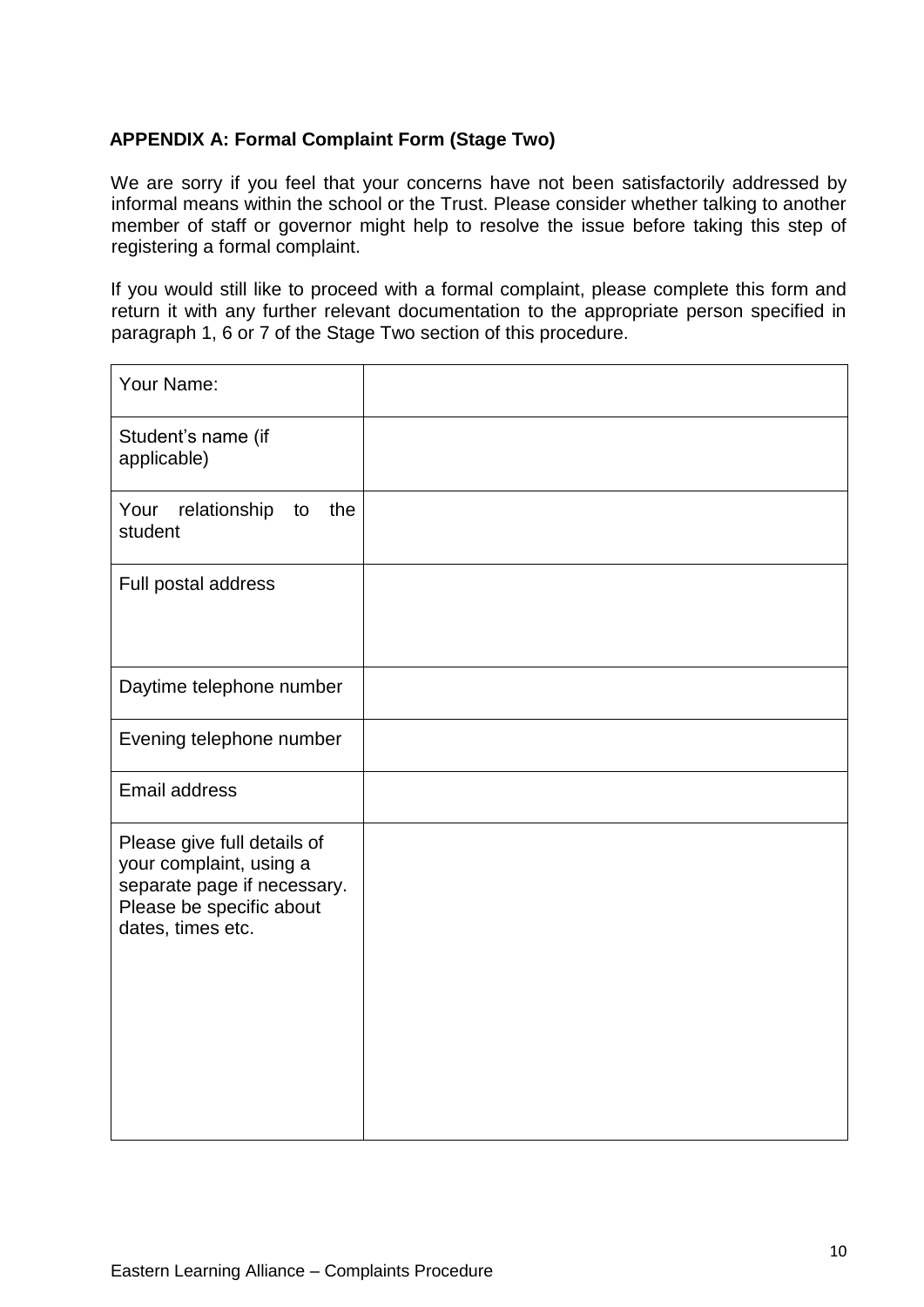| What action, if any, have you<br>already taken to try to<br>resolve your complaint? Who<br>did you contact and what<br>was the response? |  |
|------------------------------------------------------------------------------------------------------------------------------------------|--|
| What actions do you feel<br>might resolve the problem at<br>this stage?                                                                  |  |
| Are you attaching any<br>paperwork?<br>If so, please<br>give details.                                                                    |  |

Signature: Date:

OFFICIAL USE Date acknowledgement sent: By whom: Complaint referred to: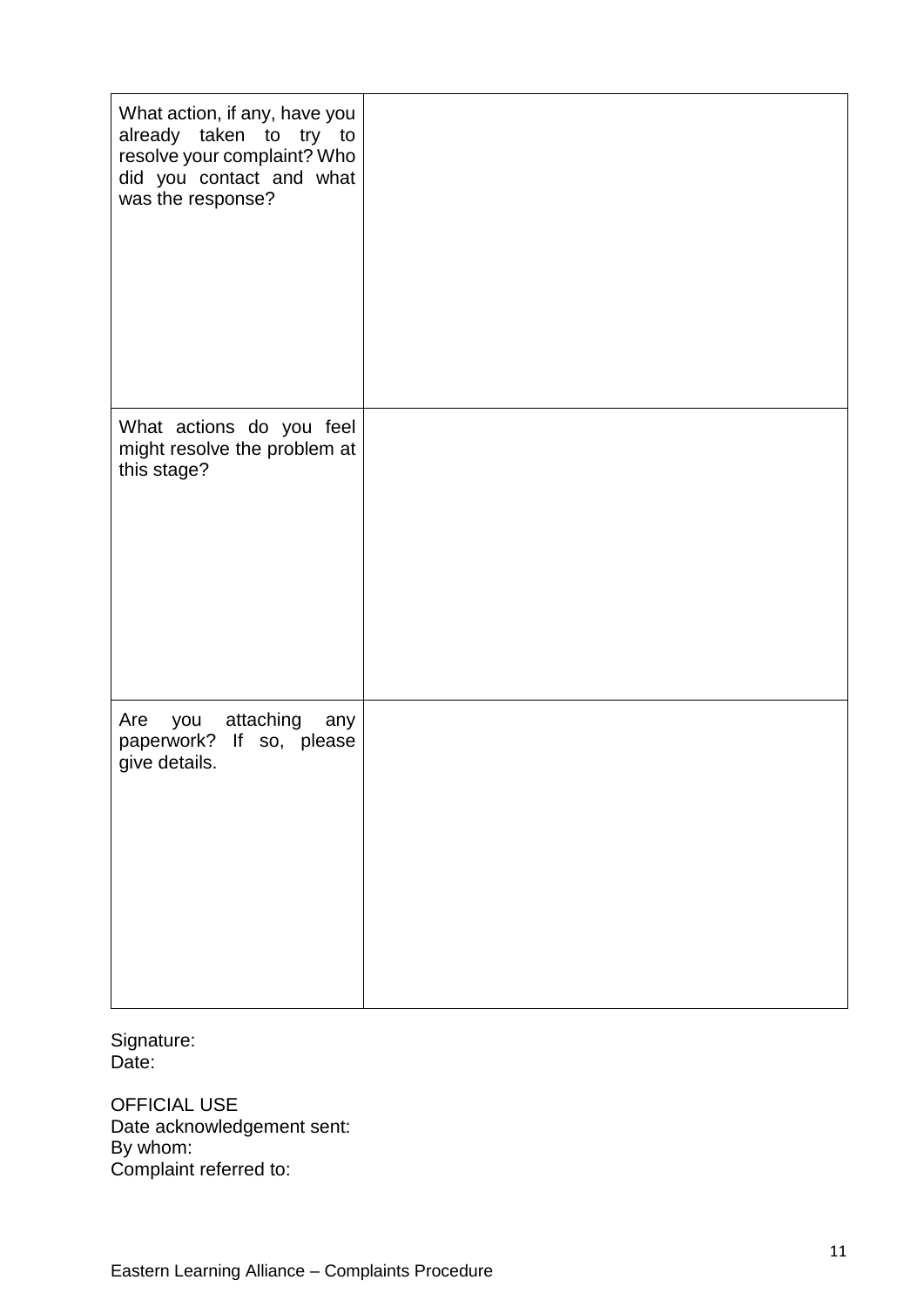# <span id="page-11-0"></span>**APPENDIX B: Contact Details**

The formal complaint form (Appendix A) should be returned to the appropriate person (see Stage Two of the procedure) at the address below by post or email.

**Head of Academy Chesterton Community College** Donna Hubbard-Young Gilbert Road **Cambridge** CB4 3NY Email: dhubbard-young@ccc.tela.org.uk

# **Head of Academy**

**Downham Market Academy** Rolf Purvis Bexwell Road Downham Market PE38 9LL Email: rpurvis@dma.tela.org.uk

#### **Head of Academy Impington Village College**

Victoria Hearn New Road **Impington** CB24 9LX Email: vhearn@ivc.tela.org.uk

# **Head of Academy**

**Witchford Village College** Rolf Purvis Road **Witchford** CB6 2JA Email: rpurvis@dma.tela.org.uk

## **Headteacher**

**Girton Glebe Primary School** Andrew Spencer Cambridge Road **Girton** CB3 0PN Email: aspencer@gg.tela.org.uk

**Head of Academy The Cavendish School**

Ryan Kelsall c/o Girton Glebe Primary School Cambridge Road **Girton** CB3 0PN Email: rkelsall@ivc.tela.org.uk

## **Chief Executive Officer**

Lucy Scott Eastern Learning Alliance New Road **Impington** CB24 9LX Email: lscott@tela.org.uk

## **Deputy CEO**

Ryan Kelsall Eastern Learning Alliance New Road **Impington** CB24 9LX Email: rkelsall@ivc.tela.org.uk

# **Chair of Trust Board**

Jim Warwick Eastern Learning Alliance New Road **Impington** CB24 9LX Email: jwarwick@tela.org.uk

#### **Secretary for the trust board** Jbickley@tela.org.uk

## **Clerk to Governors**

Chesterton Community College jgreenway@ivc.tela.org.uk

Downham Market Academy kmajor@wvc@dma.tela.org.uk

Impington Village College jgreenway@ivc.tela.org.uk

WitchfordVillage College kmajor@wvc.tela.org.uk

Girton Glebe Primary School Katie.tween@cambridgeshire.gov.uk

The Cavendish School llincoln@tcs.tela.org.uk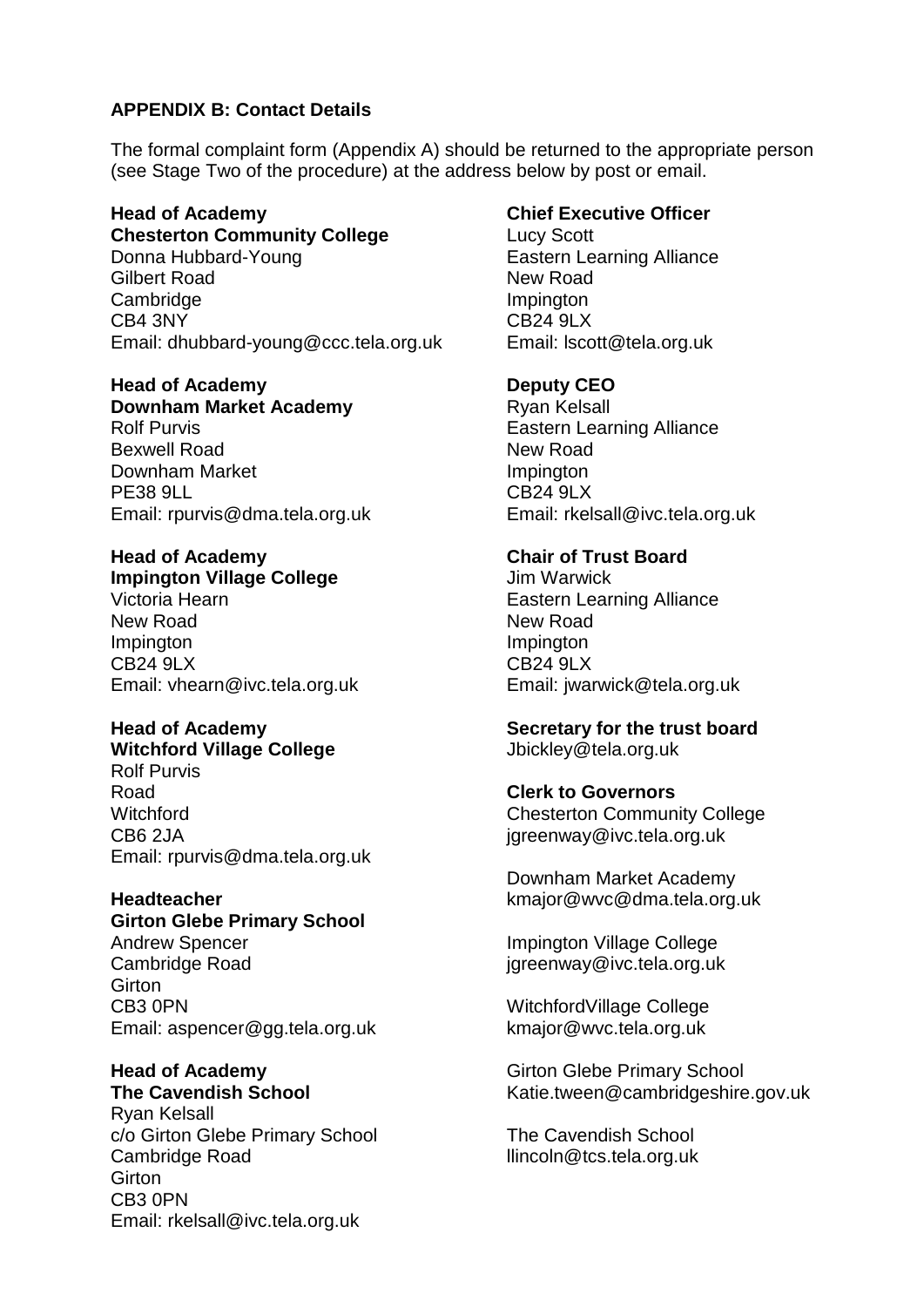# <span id="page-12-0"></span>**APPENDIX C: Policy for managing serial and unreasonable complaints**

Eastern Learning Alliance is committed to dealing with all complaints fairly and impartially, and to providing a high-quality service to those who complain. We will not normally limit the contact complainants have with our schools. However, we do not expect our staff to tolerate unacceptable behaviour and will take action to protect staff from that behaviour, including that which is abusive, offensive or threatening.

Eastern Learning Alliance defines unreasonable behaviour as that which hinders our consideration of complaints because of the frequency or nature of the complainant's contact with the school or the Trust, such as, if the complainant:

- refuses to articulate their complaint or specify the grounds of a complaint or the outcomes sought by raising the complaint, despite offers of assistance
- refuses to co-operate with the complaint investigation process
- refuses to accept that certain issues are not within the scope of the complaints procedure
- insists on the complaint being dealt with in ways which are incompatible with the complaints procedure or with good practice
- introduces trivial or irrelevant information which they expect to be taken into account and commented on
- raises large numbers of detailed but unimportant questions, and insists they are fully answered, often immediately and to their own timescales
- makes unjustified complaints about staff who are trying to deal with the issues, and seeks to have them replaced
- changes the basis of the complaint as the investigation proceeds
- repeatedly makes the same complaint (despite previous investigations or responses concluding that the complaint is groundless or has been addressed)
- refuses to accept the findings of the investigation into that complaint where the school's complaint procedure has been fully and properly implemented and completed including referral to the ESFA/Department for Education
- seeks an unrealistic outcome
- makes excessive demands on school time by frequent, lengthy and complicated contact with staff regarding the complaint in person, in writing, by email and by telephone while the complaint is being dealt with
- uses threats to intimidate
- uses abusive, offensive or discriminatory language or violence
- knowingly provides falsified information
- publishes unacceptable information on social media or other public forums.

Complainants should try to limit their communication with the school/Trust that relates to their complaint, while the complaint is being progressed. It is not helpful if repeated correspondence is sent (either by letter, phone, email or text), as it could delay the outcome being reached.

Whenever possible, the Head of Academy or Chair of Governors/Trust Board will discuss any concerns with the complainant informally before applying an '*unreasonable'* marking.

If the behaviour continues, the Head of Academy/CEO will write to the complainant explaining that their behaviour is unreasonable and ask them to change it. For complainants who excessively contact Eastern Learning Alliance causing a significant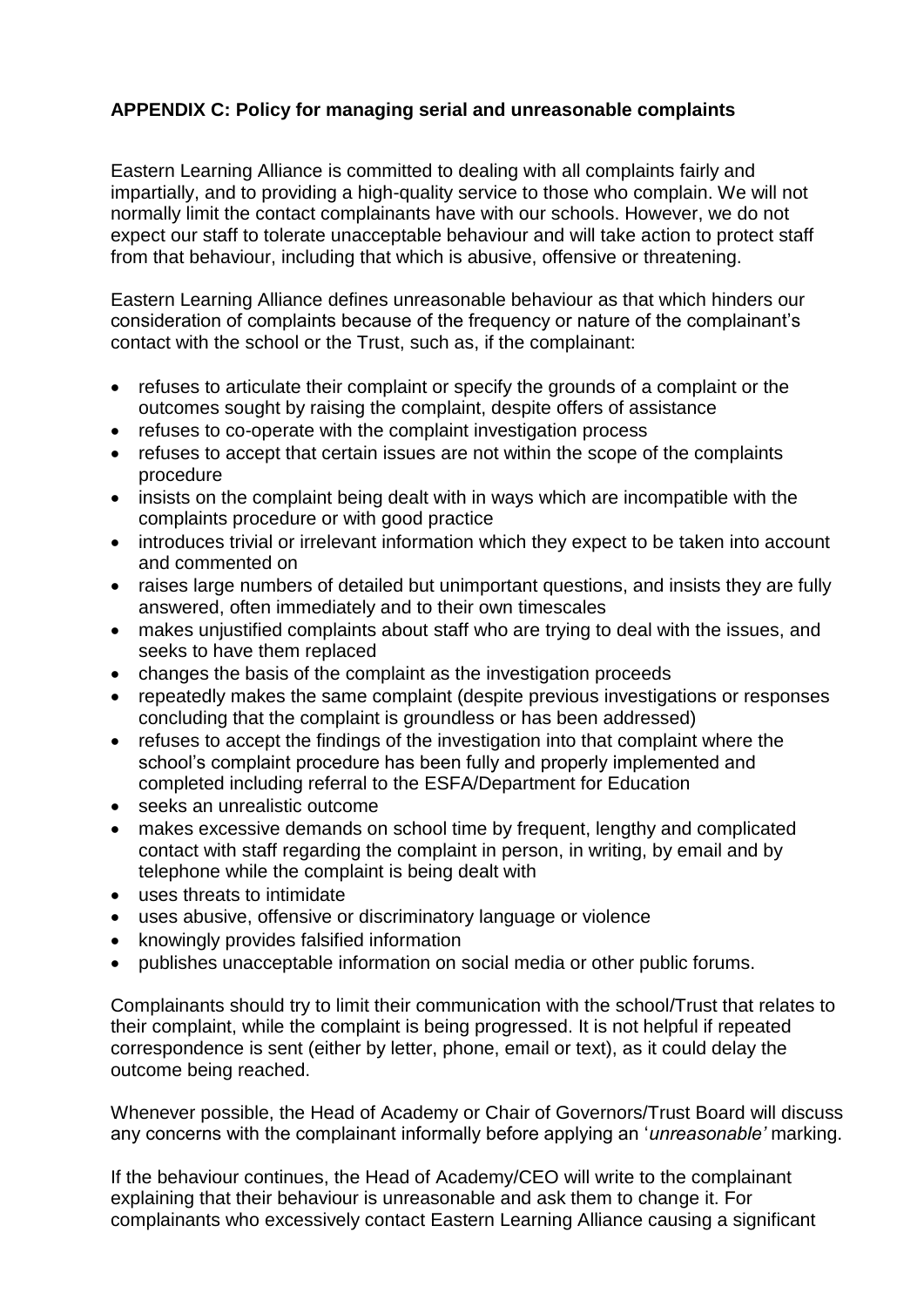level of disruption, we may specify methods of communication and limit the number of contacts in a communication plan. This will be reviewed after six months.

In response to any serious incident of aggression or violence, we will immediately inform the police and communicate our actions in writing. This may include barring an individual from any or all of the schools within the Trust.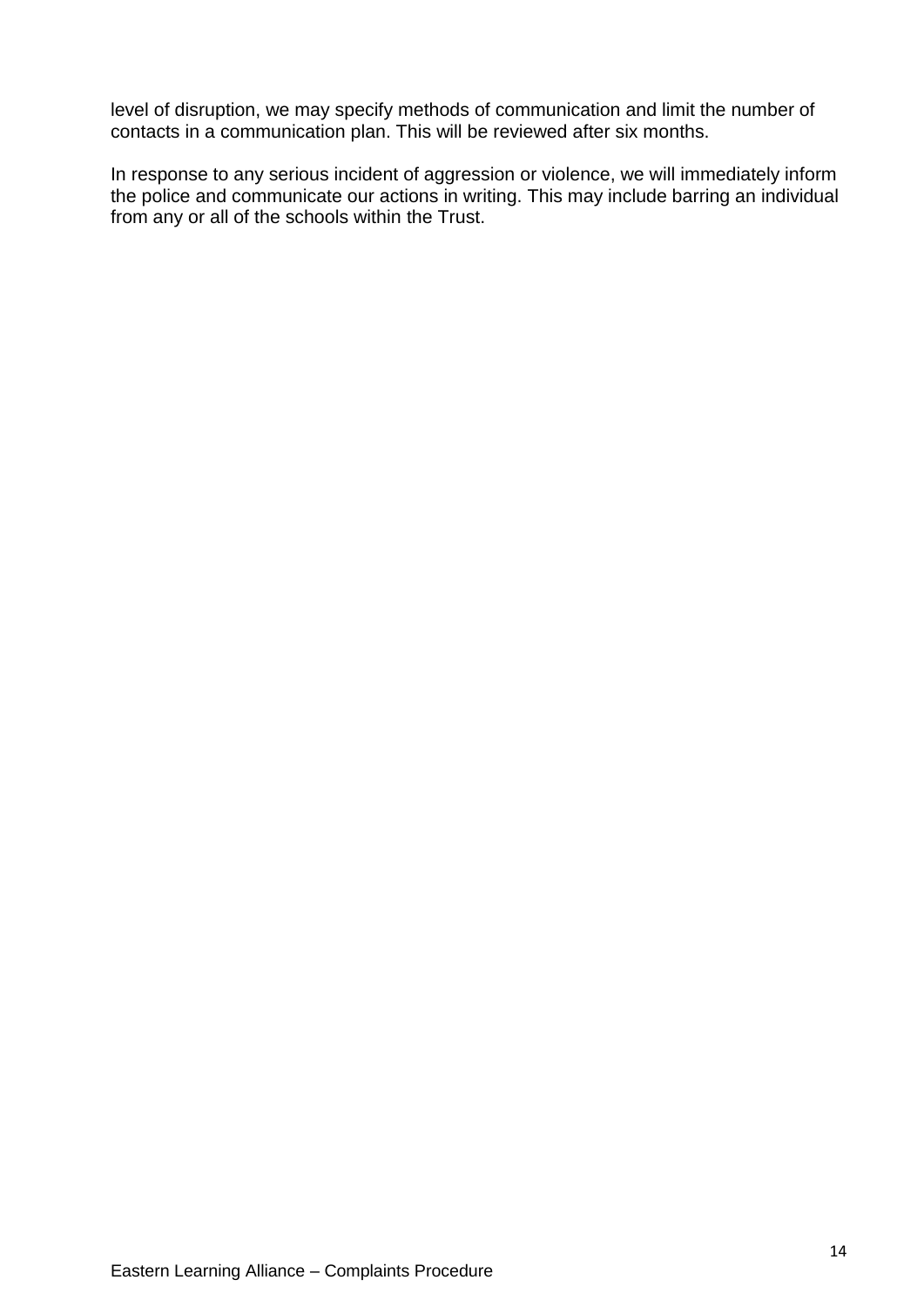# <span id="page-14-0"></span>**APPENDIX D: Complaints concerning ELA Active**

# <span id="page-14-1"></span>**Stage One: Informal**

- 1. It is our belief and intention that parents, carers and others connected to the school or Trust should feel able to raise concerns informally in the first instance. Informal complaints or concerns about ELA Active should be raised directly with the member of staff concerned.
- 2. If the complaint has been made in writing to the Deputy CEO (DCEO) it will normally be passed to the most appropriate person to deal with the complaint and the complainant will be kept informed of this.
- 3. Every effort will be made to resolve the complaint informally. An informal complaint should be resolved within 15 working days.
- 4. In certain circumstances the DCEO may choose to treat the complaint as a formal complaint and invoke the formal procedure (Stage 2).

# <span id="page-14-2"></span>**Stage Two: Formal Complaint**

- 1. If the complaint is not resolved at Stage 1, the complainant should inform the DCEO in writing about their complaint using the Complaint Form (Appendix A). This should be sent to the DCEO using the contact details in Appendix B.
- 2. The complainant will receive written acknowledgement of their complaint within five working days.
- 3. The DCEO will investigate the complaint which may include reviewing relevant documents and interviewing related parties. The DCEO may delegate responsibility for conducting the investigation to another member of staff.
- 4. Following the investigation, and within 15 working days of receipt of the initial complaint, the DCEO will write a formal response to the complainant with the outcome of the investigation. A copy will be provided to the CEO of the Trust.
- 5. The complainant will be informed of how to appeal if they are not satisfied with the outcome of their complaint.

## <span id="page-14-3"></span>**Stage Three: Review Panel**

- 1. If the complainant remains dissatisfied with the Stage Two outcome, they may request that the complaint is dealt with at Stage Three. Any such request should be set out in writing to the Chief Executive Officer (CEO) stating why the complainant remains dissatisfied and must be lodged within 10 working days from the date of the complainant receiving the Stage Two response. The CEO will acknowledge receipt of the request within five working days. Contact details for the CEO are set out in Appendix B.
- 2. The Appeal Panel will consist of a minimum of 3 people and will include the CEO and at least one other ELA Active Director. The Panel may not include any Trust employee or any governor or trustee who has had a prior involvement in the complaint or in any matter which is the basis of the complaint.